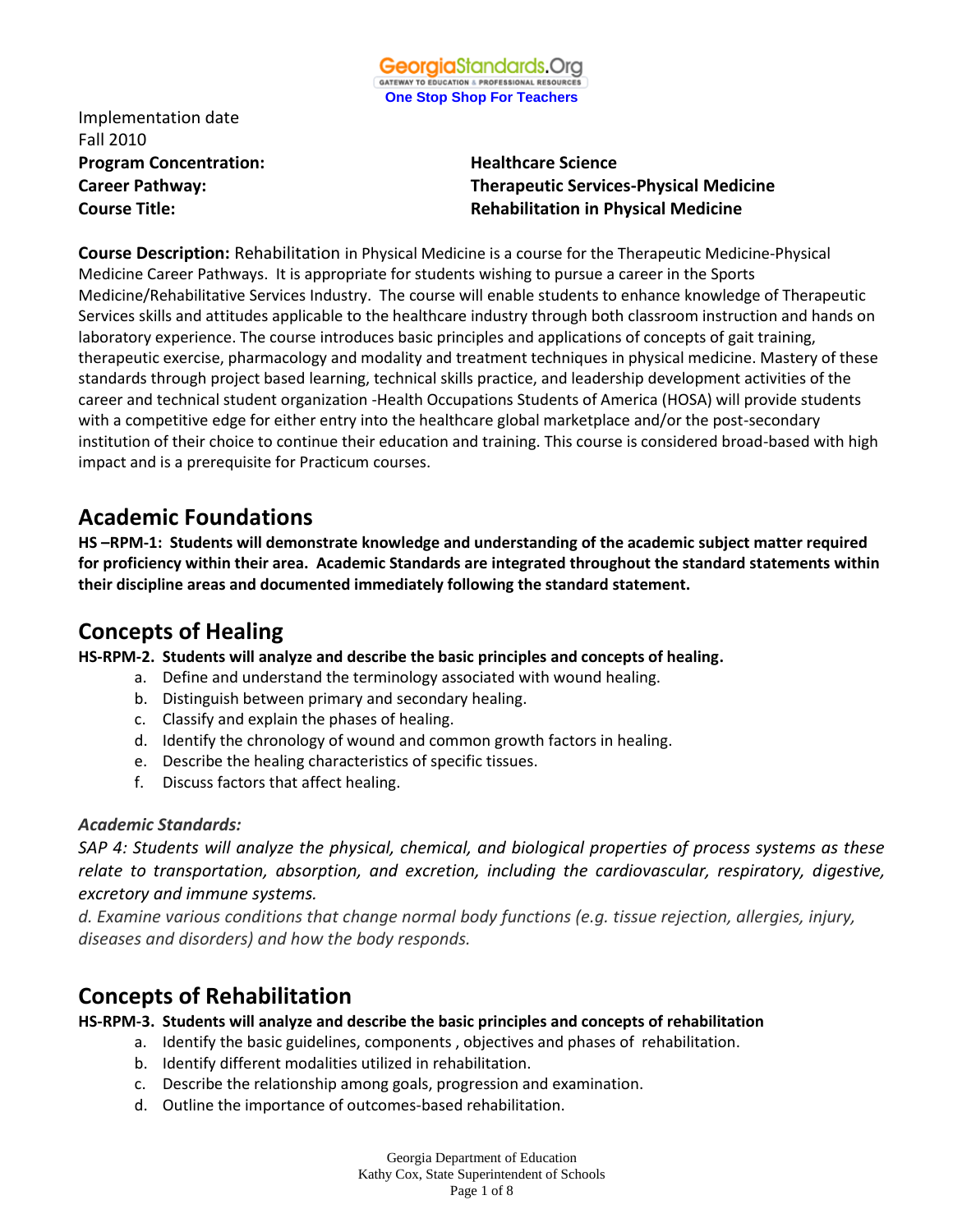**Georgia**Standards.Org GATEWAY TO EDUCATION & PROFESSIONAL RESOURC **One Stop Shop For Teachers**

#### Implementation date

#### Fall 2010

- e. Identify and describe goals and objectives of rehabilitation programs .
- f. Evaluate and outline a patient's progress in rehabilitation and return-to-competition criteria .
- g. Identify the stages of grief and the rehabilitation clinician's role in assisting the patient through these stages.

### **Ideologies of Exercise**

#### **HS-RPM-4. Students will analyze and describe the principles of reconditioning and exercise physiology.**

- a. Distinguish between the difference between anaerobic and aerobic exercise.
- b. Explain the difference between the energy systems to include the immediate, oxidative, and nonoxidative energy systems.
- c. Identify and describe the nutritional considerations for physical activity.
- d. Define pathologies of common diseases that affect physical activity ability.
- e. Describe muscle fiber types and the proper use of each during activity.
- f. Identify and demonstrate types of isotonic, isometric, and isokinetic exercises.
- g. Identify and demonstrate the difference between concentric and eccentric muscle contractions.
- h. Distinguish between open and closed kinetic chain activity.
- i. Identify the various grades of manual muscle testing.
- j. List the Proprioceptive Neuromuscular Facilitation (PNF) techniques commonly used in rehabilitation.

## **Basic Principles and Application of Neurology with Physical Medicine**

#### **HS-RPM-5. Students will analyze and describe neurological considerations in physical medicine.**

- a. Identify the function of the central and peripheral nervous systems.
- b. Describe pathologies of the nervous systems to include muscular sclerosis, stroke, and cerebral palsey.
- c. Identify and describe neuromuscular involvement.
- d. Distinguish between myotomes and dermatomes.
- e. Name and perform an assessment of the cranial nerves.
- f. Identify and list the afferent receptors involved in proprioception.
- g. Identify the Central Nervous System sites that relay proprioceptive information to the motor system.
- h. List the ABC's of proprioception.
- i. Identify the systems that control balance and components of coordination.
- j. Demonstrate the progression of proprioceptive exercises for lower and upper extremities.

#### **Academic Standards:**

*SAP1: Students will analyze anatomical structures in relationship to their physiological functions.*

*a. Apply correct terminology when explaining the orientation of body parts and regions.*

*b. Investigate the interdependence of the various body systems to each other and to the body as a whole.*

*SAP2 : Students will analyze the interdependence of the integumentary, skeletal, and muscular systems as these relate to the protection, support and movement of the human body.*

*a. Relate the structure of the integumentary system to its functional role in protecting the body and maintaining homeostasis.*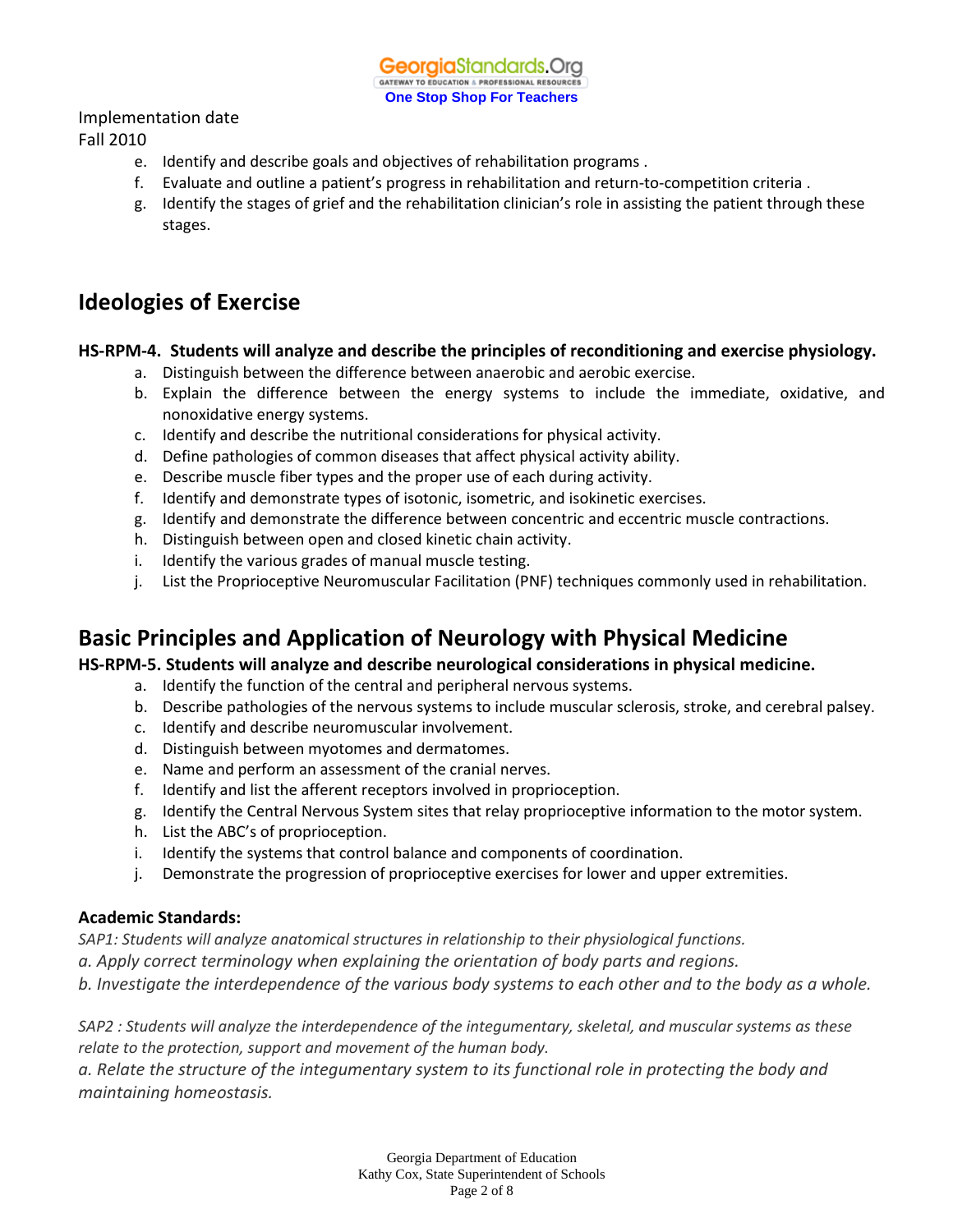

*b. Explain how the skeletal structures provide support and protection for tissues, and function together with the muscular system to make movements possible.*

*SAP 3: Students will assess the integration and coordination of body functions and their dependence on the endocrine and nervous systems to regulate physiological activities.*

*a. Interpret interactions among hormones, senses, and nerves which make possible the coordination of functions of the body.*

*b. Investigate the physiology of electrochemical impulses and neural integration and trace the pathway of an impulse, relating biochemical changes involved in the conduction of the impulse.*

*c. Describe how the body perceives internal and external stimuli and responds to maintain a stable internal environment, as it relates to biofeedback.*

*SCSh8 : Students will understand important features of the process of scientific inquiry. Students will apply the following to inquiry learning practices:*

*a. Scientific investigators control the conditions of their experiments in order to produce valuable data.* 

*b. Scientific researchers are expected to critically assess the quality of data including possible sources of bias in their investigations' hypotheses, observations, data analyses, and interpretations.*

*c. Scientists use practices such as peer review and publication to reinforce the integrity of scientific activity and reporting.*

*d. The merit of a new theory is judged by how well scientific data are explained by the new theory.*

*e. The ultimate goal of science is to develop an understanding of the natural universe which is free of biases.*

*f. Science disciplines and traditions differ from one another in what is studied, techniques used, and outcomes sought.*

# **Principles of Functional Exercise**

### **HS- RPM-6. Students will demonstrate knowledge and understanding of functional exercise**

- a. Explain the difference between functional exercise and functional testing.
- b. Identify functional exercises that are key to any therapeutic exercise program.
- c. Outline the progression from basic to advanced functional activities.
- d. Identify precautions that must be followed in functional exercises.
- e. List factors that can be altered with a progression of functional activities.
- f. Outline a functional exercise program for both the upper and lower extremities.

### **Academic Standards:**

*SAP1: Students will analyze anatomical structures in relationship to their physiological functions.*

*a. Apply correct terminology when explaining the orientation of body parts and regions.*

*b. Investigate the interdependence of the various body systems to each other and to the body as a whole.*

*SAP2 : Students will analyze the interdependence of the integumentary, skeletal, and muscular systems as these relate to the protection, support and movement of the human body.*

*a. Relate the structure of the integumentary system to its functional role in protecting the body and maintaining homeostasis.*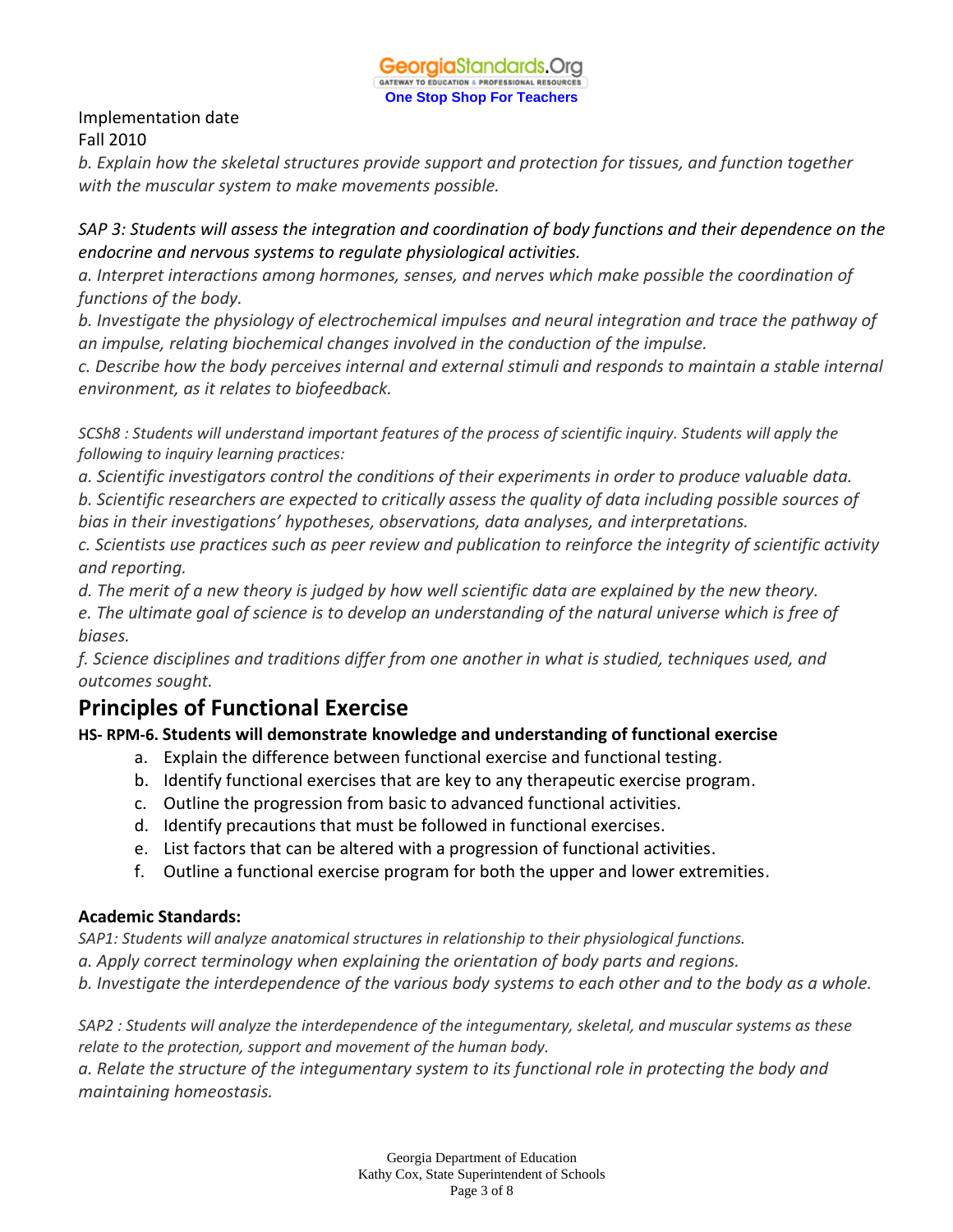*b. Explain how the skeletal structures provide support and protection for tissues, and function together with the muscular system to make movements possible.*

*SCSh8: Students will understand important features of the process of scientific inquiry. Students will apply the following to inquiry learning practices:*

*a. Scientific investigators control the conditions of their experiments in order to produce valuable data.* 

*b. Scientific researchers are expected to critically assess the quality of data including possible sources of bias in their investigations' hypotheses, observations, data analyses, and interpretations.*

*c. Scientists use practices such as peer review and publication to reinforce the integrity of scientific activity and reporting.*

*d. The merit of a new theory is judged by how well scientific data are explained by the new theory.*

*e. The ultimate goal of science is to develop an understanding of the natural universe which is free of biases.*

*f. Science disciplines and traditions differ from one another in what is studied, techniques used, and outcomes sought.*

# **Foundations of Posture and Body Mechanics**

### **HS- RPM-7. Students will analyze and describe the phases of body mechanics.**

- a. Identify the components of proper alignment in standing from an anterior, posterior, and side view.
- b. List common postural faults and describe their causes.
- c. Outline corrective exercises for common postural faults.
- d. List the basic principles of good body mechanics.
- e. Explain the importance of good posture and body mechanics.

# **Foundations of Proper Gait Mechanics**

### **HS-RPM-8. Students will analyze and describe the phases of gait mechanics.**

- a. Identify the phases of gait mechanics to include stance, mid-stance, terminal stance, and swing phase.
- b. Describe the proper body alignment during phases of gait mechanics.
- c. Illustrate proper body alignment during these phases using assisted gait devices such as a cane, walker, or crutches.
- d. Explain the actions of major muscle groups during the different phases of gait mechanics.

## **Principles of Therapeutic Exercise in Physical Medicine**

### **HS-RPM-9. Students will analyze and describe the different phases and principles of each phase of rehabilitation, as well as return to activity.**

- a. Distinguish between the phases of rehabilitation including the acute phase, sub-acute phase, and the return to function.
- b. Describe the inflammatory response, Range of Motion (ROM) and restoring ROM, soft tissue healing response, and proper therapeutic exercises for injuries in the acute phase.
- c. Describe the inflammatory response, Range of Motion (ROM) and restoring ROM, soft tissue healing response, and proper therapeutic exercises for injuries in the sub-acute phase.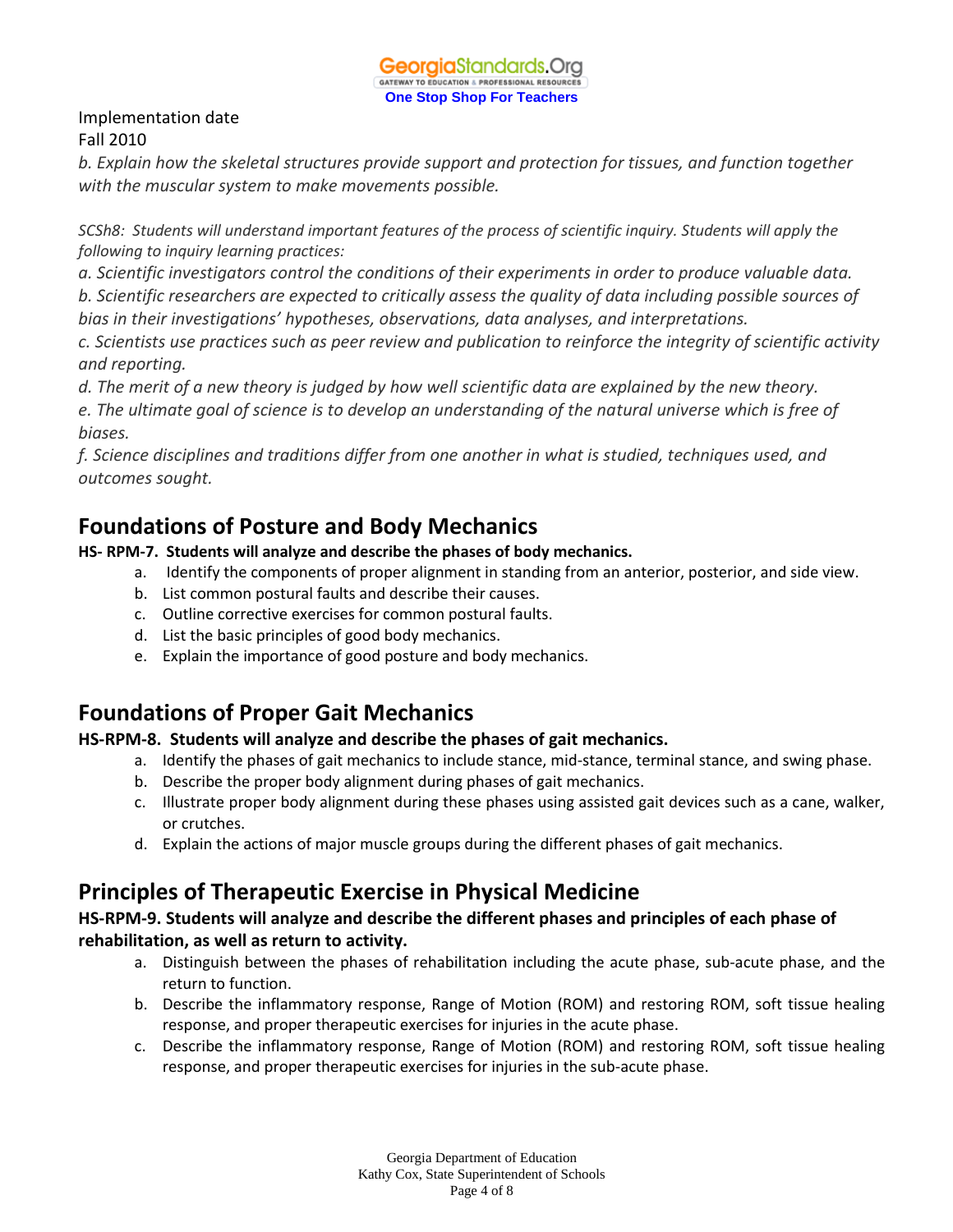Implementation date

Fall 2010

d. Describe the inflammatory response, Range of Motion (ROM) and restoring ROM, soft tissue healing response, proper therapeutic exercises, proper functional testing, concepts and application of plyometrics, and cardiovascular demands for return to activity.

## **Applications of Therapeutic Exercise in Physical Medicine**

**HS- RPM -10. Students will develop therapeutic exercise programs for each body segment.**

- a. Outline and demonstrate a therapeutic exercise program relative to the neck and back.
- b. Outline and demonstrate a therapeutic exercise program relative to the shoulder.
- c. Outline and demonstrate a therapeutic exercise program relative to the elbow.
- d. Outline and demonstrate a therapeutic exercise program relative to the wrist and hand.
- e. Outline and demonstrate a therapeutic exercise program relative to the knee.
- f. Outline and demonstrate a therapeutic exercise program relative to the ankle.
- g. Outline and demonstrate a therapeutic exercise program relative to the foot.

#### **Academic Standards:**

*SAP1: Students will analyze anatomical structures in relationship to their physiological functions.*

*a. Apply correct terminology when explaining the orientation of body parts and regions.*

*b. Investigate the interdependence of the various body systems to each other and to the body as a whole.*

*SAP2 : Students will analyze the interdependence of the integumentary, skeletal, and muscular systems as these relate to the protection, support and movement of the human body.*

*a. Relate the structure of the integumentary system to its functional role in protecting the body and maintaining homeostasis.*

*b. Explain how the skeletal structures provide support and protection for tissues, and function together with the muscular system to make movements possible.*

## **Applications of Pharmacology in the Physical Medicine Profession**

### **HS-RPM-11**. **Students will analyze and describe the principles of pharmacology.**

- a. Define common over-the-counter (OTC) medications.
- b. Describe the contraindications and indications of common OTCs.
- c. Define legal and illegal supplements and their side affects.
- d. Identify specific prescription medications commonly used after sustaining an injury.
- e. Identify specific prescription medications commonly used as treatment or prevention of common pathologies such as diabetes or heart conditions.

## **Principles of Modalities in Physical Medicine**

### **HS-RPM-12. Students will analyze and describe the appropriate use of therapeutic modalities.**

- a. Describe the physiological effects and considerations in the use of cold and hot therapies.
- b. Describe the physiological effects and considerations in the use of ultrasound therapy.
- c. Describe the physiological effects and considerations in the use of electrotherapy.
- d. Describe the physiological effects and considerations in the use of massage therapy.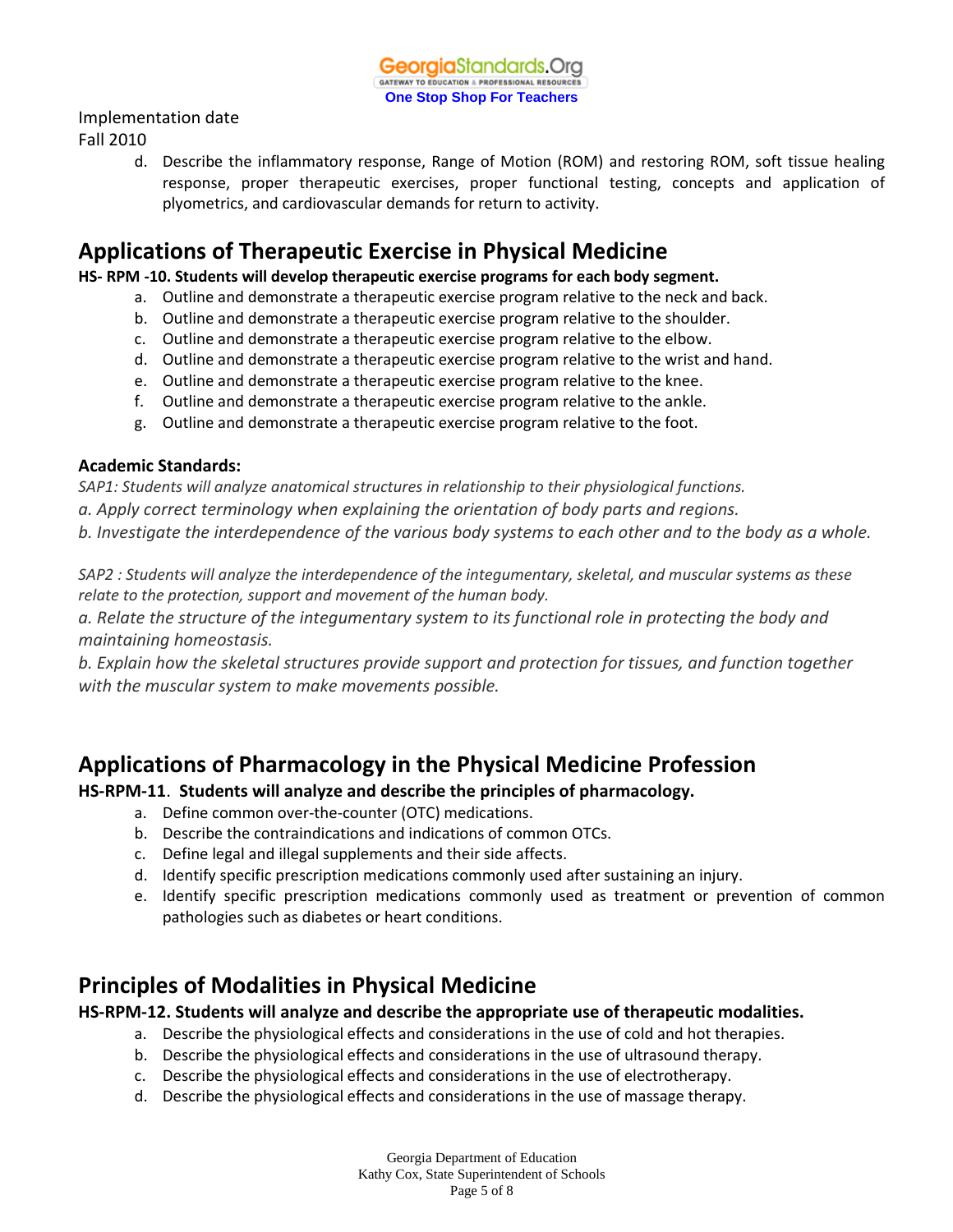

### **Reading Across the Curriculum**

#### **Reading Standard Comment**

After the elementary years, students engage in reading for learning. This process sweeps across all disciplinary domains, extending even to the area of personal they experience text in all genres and modes of discourse. In the study of various disciplines of learning (language arts, mathematics, science, social studies), students must learn through reading the communities of discourse of each of those disciplines. Each subject has its own specific vocabulary, and for students to excel in all subjects, they must learn the specific vocabulary of those subject areas in context.

Beginning with the middle grades years, students begin to self-select reading materials based on personal interests established through classroom learning. Students become curious about science, mathematics, history, and literature as they form contexts for those subjects related to their personal and classroom experiences. As students explore academic areas through reading, they develop favorite subjects and become confident in their verbal discourse about those subjects.

Reading across curriculum content develops both academic and personal interests in students. As students read, they develop both content and contextual vocabulary. They also build good habits for reading, researching, and learning. The Reading Across the Curriculum standard focuses on the academic and personal skills students acquire as they read in all areas of learning.

Students will enhance reading in all curriculum areas by:

- a. Reading in all curriculum areas
	- Read a minimum of 25 grade-level appropriate books per year from a  $\bullet$ variety of subject disciplines and participate in discussions related to curricular learning in all areas.
	- Read both informational and fictional texts in a variety of genres and modes of discourse.
	- Read technical texts related to various subject areas.
- b. Discussing books
	- Discuss messages and themes from books in all subject areas.
	- Respond to a variety of texts in multiple modes of discourse.
	- Relate messages and themes from one subject area to messages and themes in another area.
	- Evaluate the merit of texts in every subject discipline.
	- Examine author's purpose in writing.
	- Recognize the features of disciplinary texts.
- c. Building vocabulary knowledge
	- Demonstrate an understanding of contextual vocabulary in various subjects.
	- Use content vocabulary in writing and speaking.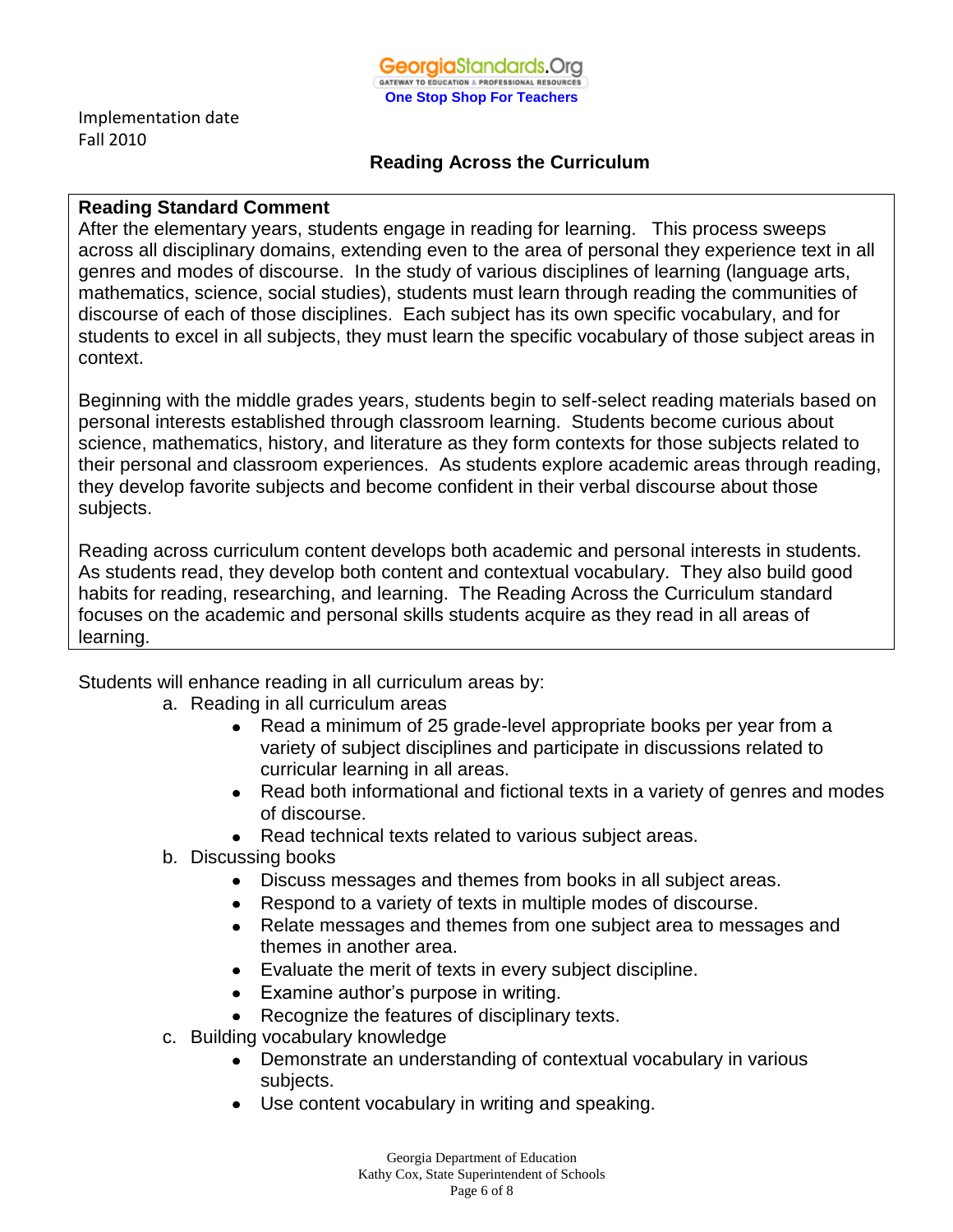

- Explore understanding of new words found in subject area texts.
- d. Establishing context
	- Explore life experiences related to subject area content.
	- Discuss in both writing and speaking how certain words are subject area related.
	- Determine strategies for finding content and contextual meaning for unknown words.

### **CTAE Foundation Skills**

The Foundation Skills for Career, Technical and Agricultural Education (CTAE) are critical competencies that students pursuing any career pathway should exhibit to be successful. As core standards for all career pathways in all program concentrations, these skills link career, technical and agricultural education to the state's academic performance standards.

The CTAE Foundation Skills are aligned to the foundation of the U. S. Department of Education's 16 Career Clusters. Endorsed by the National Career Technical Education Foundation (NCTEF) and the National Association of State Directors of Career Technical Education Consortium (NASDCTEC), the foundation skills were developed from an analysis of all pathways in the sixteen occupational areas. These standards were identified and validated by a national advisory group of employers, secondary and postsecondary educators, labor associations, and other stakeholders. The Knowledge and Skills provide learners a broad foundation for managing lifelong learning and career transitions in a rapidly changing economy.

### **CTAE-FS-1 Technical Skills:** Learners achieve technical content skills necessary to pursue the full range of careers for all pathways in the program concentration.

- **CTAE-FS-2 Academic Foundations:** Learners achieve state academic standards at or above grade level.
- **CTAE-FS-3 Communications:** Learners use various communication skills in expressing and interpreting information.
- **CTAE-FS-4 Problem Solving and Critical Thinking:** Learners define and solve problems, and use problem-solving and improvement methods and tools.

**CTAE-FS-5 Information Technology Applications:** Learners use multiple information technology devices to access, organize, process, transmit, and communicate information.